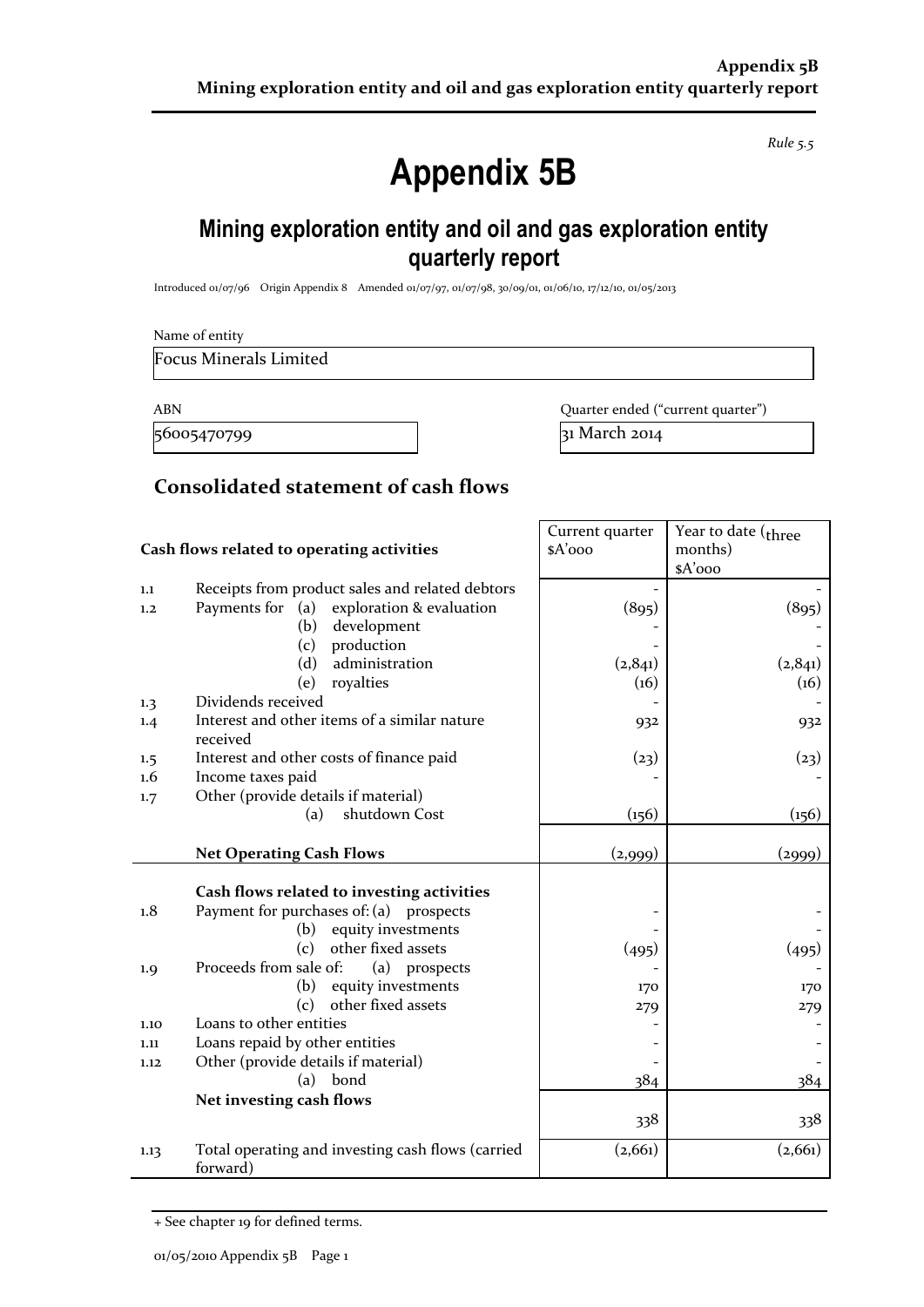| 1.13                                         | Total operating and investing cash flows (brought<br>forward)                                                                                                                                                                                         | (2, 661)                                 | (2,661) |
|----------------------------------------------|-------------------------------------------------------------------------------------------------------------------------------------------------------------------------------------------------------------------------------------------------------|------------------------------------------|---------|
| 1.14<br>1.15<br>1.16<br>1.17<br>1.18<br>1.19 | Cash flows related to financing activities<br>Proceeds from issues of shares, options, etc.<br>Proceeds from sale of forfeited shares<br>Proceeds from borrowings<br>Repayment of borrowings<br>Dividends paid<br>Other (provide details if material) | -<br>-<br>-<br>$\qquad \qquad$<br>-<br>- |         |
|                                              | Net financing cash flows                                                                                                                                                                                                                              | $\qquad \qquad$                          |         |
|                                              | Net increase (decrease) in cash held                                                                                                                                                                                                                  | (2,661)                                  | (2,661) |
| 1.20<br>1.21                                 | Cash at beginning of quarter/year to date<br>Exchange rate adjustments to item 1.20                                                                                                                                                                   | 81,239                                   | 81,239  |
| 1.22                                         | Cash at end of quarter                                                                                                                                                                                                                                | 78,578                                   | 78,578  |

#### **Payments to directors of the entity, associates of the directors, related entities of the entity and associates of the related entities**

|      |                                                                  | Current quarter<br>$A'$ ooo |
|------|------------------------------------------------------------------|-----------------------------|
| 1.23 | Aggregate amount of payments to the parties included in item 1.2 | 82                          |
| 1.24 | Aggregate amount of loans to the parties included in item 1.10   |                             |
| 1.25 | Explanation necessary for an understanding of the transactions   |                             |

## **Non-cash financing and investing activities**

Director fees and superannuation

- 2.1 Details of financing and investing transactions which have had a material effect on consolidated assets and liabilities but did not involve cash flows Nil
- 2.2 Details of outlays made by other entities to establish or increase their share in projects in which the reporting entity has an interest

Nil

<sup>+</sup> See chapter 19 for defined terms.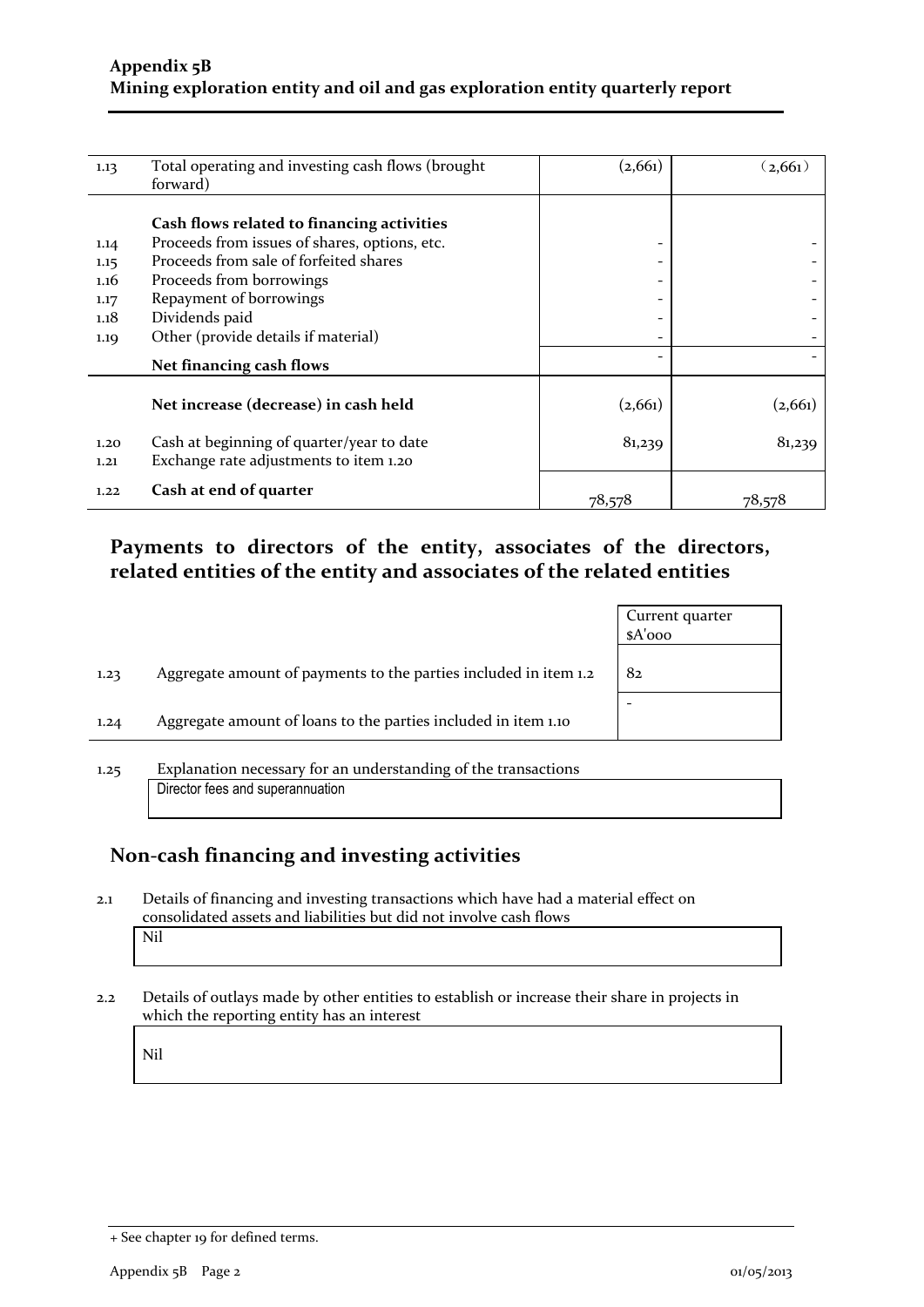#### **Financing facilities available**

*Add notes as necessary for an understanding of the position.*

|     |                             | ' Amount available | Amount used |
|-----|-----------------------------|--------------------|-------------|
|     |                             | $A'$ 000           | \$A'ooo     |
| 3.1 | Loan facilities             |                    |             |
| 3.2 | Credit standby arrangements | 19,000             | 17,817      |

#### **Estimated cash outflows for next quarter**

|     |                            | $A'$ 000 |
|-----|----------------------------|----------|
| 4.1 | Exploration and evaluation | 1,400    |
| 4.2 | Development                |          |
| 4.3 | Production                 | ۰        |
| 4.4 | Administration             | 2,200    |
|     |                            |          |
|     | <b>Total</b>               | 3,600    |

#### **Reconciliation of cash**

|                                 | Reconciliation of cash at the end of the quarter (as<br>shown in the consolidated statement of cash flows)<br>to the related items in the accounts is as follows. | Current quarter<br>$A'$ 000 | Previous quarter<br>$A'$ 000 |  |
|---------------------------------|-------------------------------------------------------------------------------------------------------------------------------------------------------------------|-----------------------------|------------------------------|--|
| Cash on hand and at bank<br>5.1 |                                                                                                                                                                   | 78,578                      | 81,239                       |  |
| 5.2                             | Deposits at call                                                                                                                                                  |                             |                              |  |
| 5.3                             | Bank overdraft                                                                                                                                                    |                             |                              |  |
| 5.4                             | Other (Environmental Bonds)                                                                                                                                       | 17,817                      | 18,200                       |  |
|                                 | Total: cash at end of quarter (item 1.22)                                                                                                                         | 96,395                      | 99,439                       |  |

<sup>+</sup> See chapter 19 for defined terms.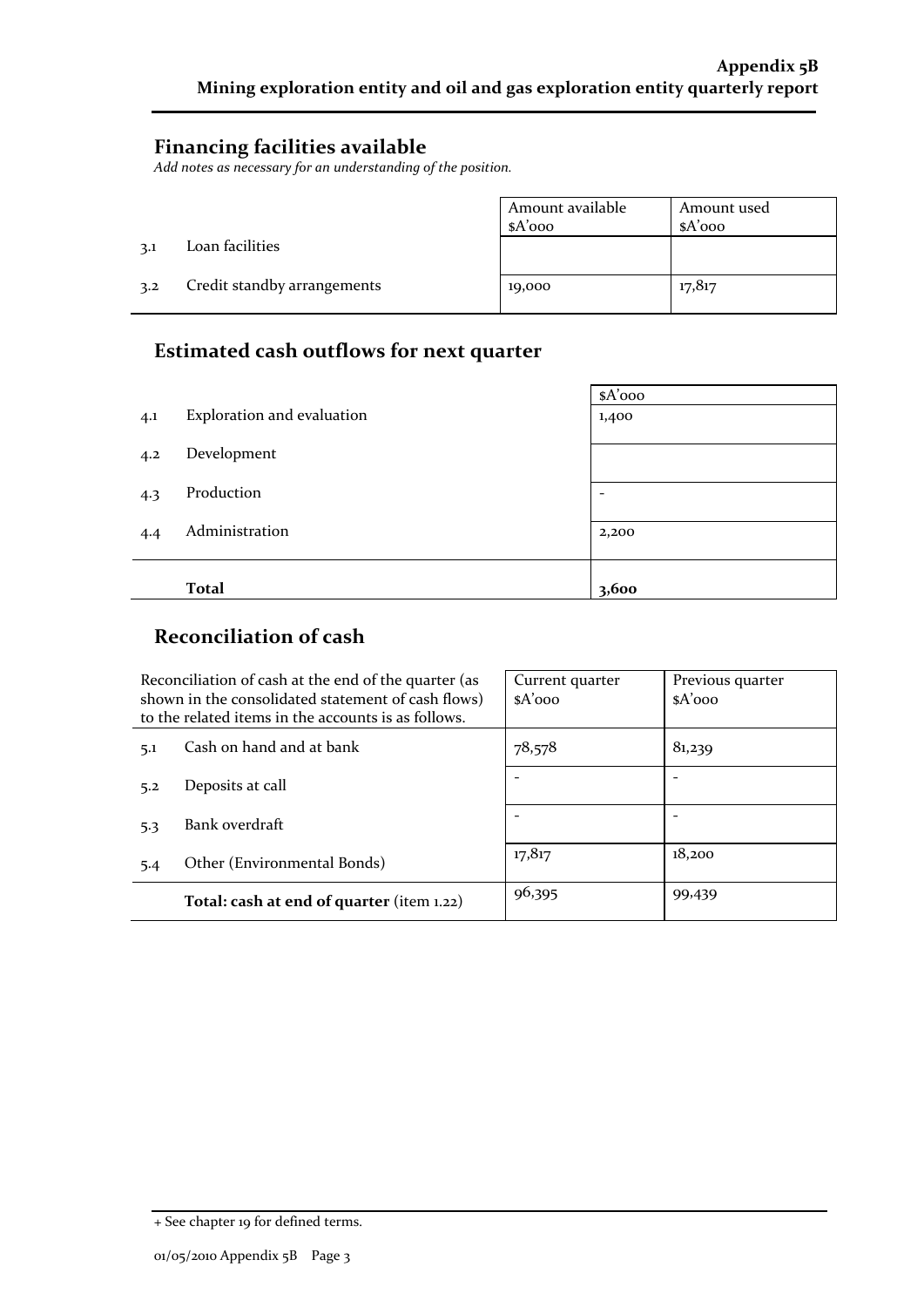|     |                                                                                                   | Tenement<br>reference<br>and<br>location    | Nature of interest<br>(note (2))            | Interest at<br>beginning<br>of quarter | Interest at<br>end of<br>quarter |
|-----|---------------------------------------------------------------------------------------------------|---------------------------------------------|---------------------------------------------|----------------------------------------|----------------------------------|
| 6.1 | Interests in mining<br>tenements and<br>petroleum tenements<br>relinquished, reduced<br>or lapsed | $P_38/3122$<br>$P_{15}/_{5248}$<br>P15/5209 | Converted to P38/4091<br>Expired<br>Expired | $100\%$<br>$100\%$<br>$100\%$          | $o\%$<br>$o\%$<br>$0\%$          |
| 6.2 | Interests in mining<br>tenements and<br>petroleum tenements<br>acquired or increased              | E <sub>3</sub> 8/2872<br>P38/4091           | Granted<br>Granted                          | $0\%$<br>$o\%$                         | $100\%$<br>$100\%$               |

### **Changes in interests in mining tenements and petroleum tenements**

#### **Issued and quoted securities at end of current quarter**

*Description includes rate of interest and any redemption or conversion rights together with prices and dates.*

|     |                                                                                                                                                     | Total<br>number          | Number quoted | Issue price per<br>security (see<br>$note$ 3) (cents) | Amount paid up<br>per security (see<br>$note$ 3) (cents) |
|-----|-----------------------------------------------------------------------------------------------------------------------------------------------------|--------------------------|---------------|-------------------------------------------------------|----------------------------------------------------------|
| 7.1 | Preference<br><sup>+</sup> securities<br>(description)                                                                                              | N/A                      |               |                                                       |                                                          |
| 7.2 | Changes during<br>quarter<br>(a)<br>Increases<br>through issues<br>(b)<br>Decreases<br>through returns<br>of capital, buy-<br>backs,<br>redemptions | N/A                      |               |                                                       |                                                          |
| 7.3 | +Ordinary<br>securities                                                                                                                             | 9,137,375,877            | 9,137,375,877 |                                                       |                                                          |
| 7.4 | Changes during<br>quarter<br>(a) Increases<br>through issues<br>(b) Decreases<br>through returns<br>of capital, buy-<br>backs                       | $\overline{\phantom{a}}$ |               |                                                       |                                                          |
| 7.5 | <sup>+</sup> Convertible<br>debt<br>securities<br>(description)                                                                                     | N/A                      |               |                                                       |                                                          |

<sup>+</sup> See chapter 19 for defined terms.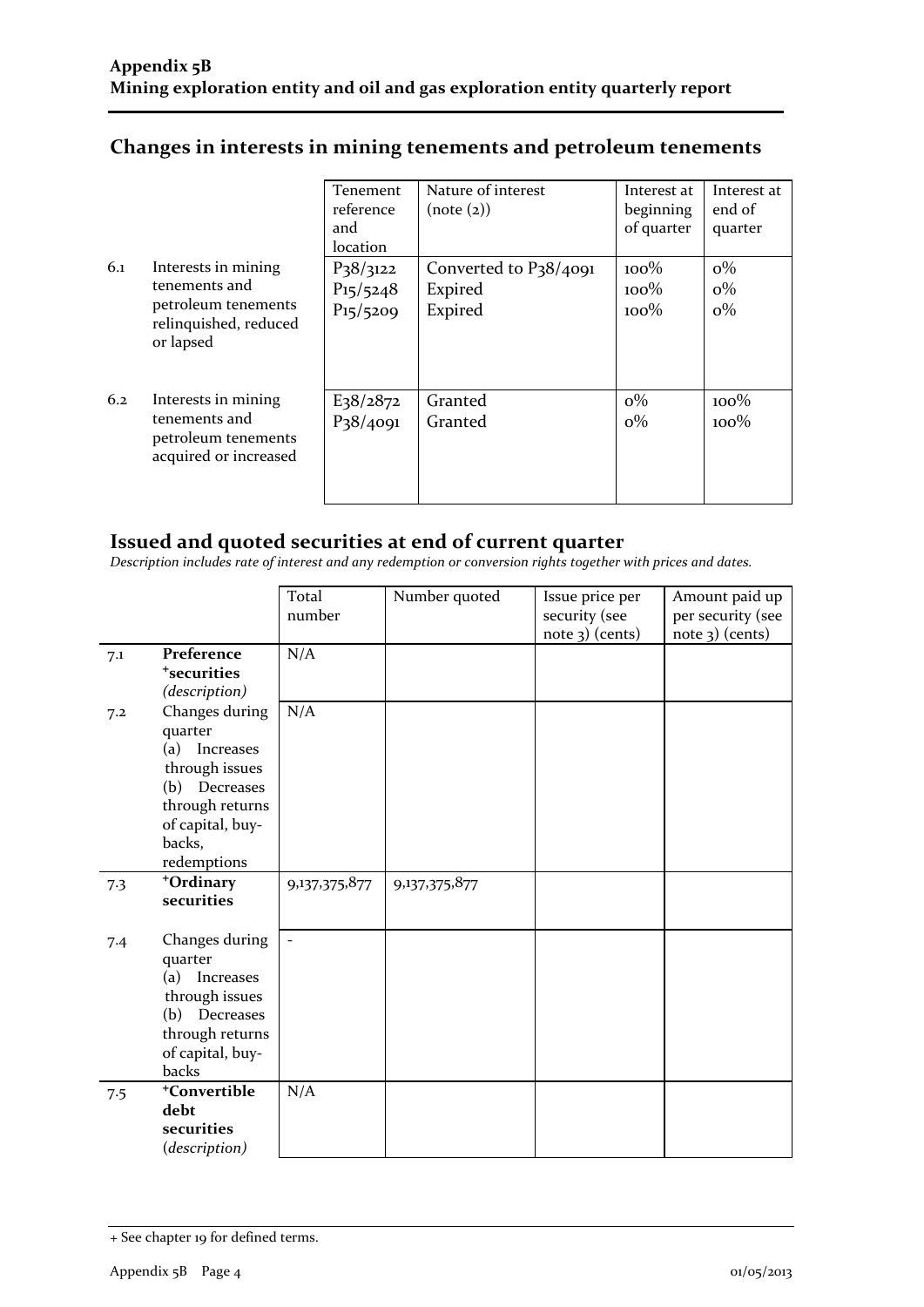#### **Appendix 5B Mining exploration entity and oil and gas exploration entity quarterly report**

| 7.6  | Changes during<br>quarter<br>(a) Increases<br>through issues<br>(b) Decreases<br>through<br>securities<br>matured,<br>converted | N/A                      |                          |                                         |                                            |
|------|---------------------------------------------------------------------------------------------------------------------------------|--------------------------|--------------------------|-----------------------------------------|--------------------------------------------|
| 7.7  | Options<br>(description and<br>conversion<br>factor)                                                                            | 17,500,000<br>13,500,000 |                          | Exercise price<br>5 cents<br>12.3 cents | Expiry date<br>28 Feb 2016<br>30 June 2014 |
| 7.8  | Issued during<br>quarter                                                                                                        | $\overline{\phantom{a}}$ | $\overline{\phantom{a}}$ | $\qquad \qquad -$                       |                                            |
| 7.9  | Exercised<br>during quarter                                                                                                     | $\overline{\phantom{a}}$ | $\overline{\phantom{a}}$ | $\qquad \qquad -$                       |                                            |
| 7.10 | <b>Expired during</b><br>quarter                                                                                                | $\overline{\phantom{a}}$ | $\overline{\phantom{a}}$ | $\overline{\phantom{0}}$                | $\overline{a}$                             |
| 7.11 | <b>Debentures</b><br>(totals only)                                                                                              | N/A                      |                          |                                         |                                            |
| 7.12 | <b>Unsecured</b><br>notes (totals<br>only)                                                                                      | N/A                      |                          |                                         |                                            |

## **Compliance statement**

- 1 This statement has been prepared under accounting policies which comply with accounting standards as defined in the Corporations Act or other standards acceptable to ASX (see note 5).
- 
- 2 This statement does give a true and fair view of the matters disclosed.

Sign here: ............................................................ Date: 30 April 2014

(Company secretary)

Print name: Dane Etheridge

#### **Notes**

1 The quarterly report provides a basis for informing the market how the entity's activities have been financed for the past quarter and the effect on its cash position. An entity wanting to disclose additional information is encouraged to do so, in a note or notes attached to this report.

<sup>+</sup> See chapter 19 for defined terms.